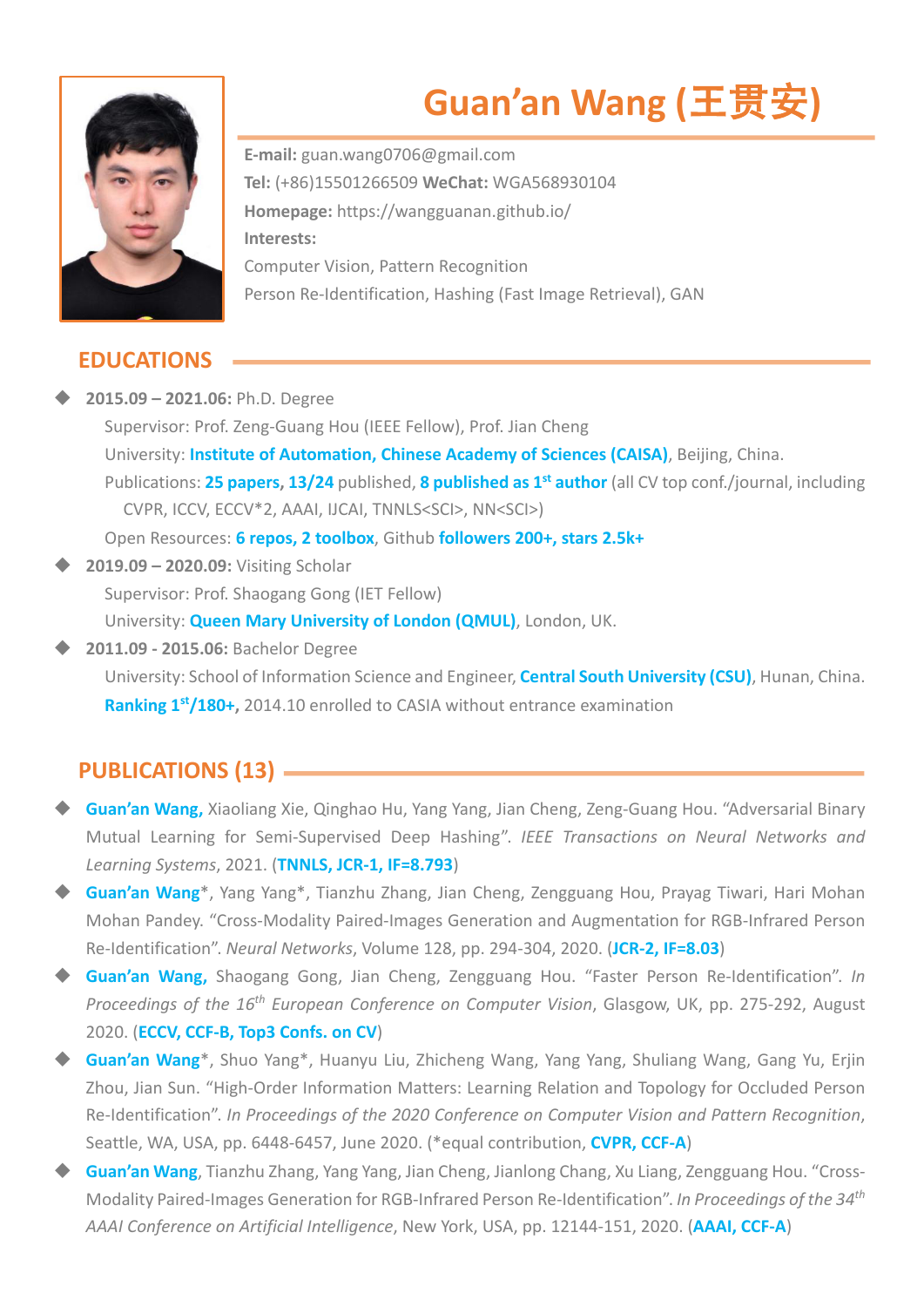- ◆ **Guan'an Wang**, Tianzhu Zhang, Jian Cheng, Si Liu, Yang Yang, Zengguang Hou. "RGB-Infrared Cross-Modality Person Re-Identification via Joint Pixel and Feature Alignment". *In Proceedings of the 17th International Conference on Computer Vision*, Seoul, Korea (South), pp. 3622-31, 2019. (**ICCV, CCF-A**)
- ◆ **Guan'an Wang**, Yang Yang, Jian Cheng, Jingiao Wang, Zengguang Hou. "Color-Sensitive Person Re-Identification". *In Proceedings of the 28th International Joint Conference on Artificial Intelligence*, Macao, China, pp. 933-939, 2019. (**IJCAI, CCF-A**)
- ◆ Guan'an Wang, Qinghao Hu, Jian Cheng, Zengguang Hou. "Semi-Supervised Generative Adversarial Hashing for Image Retrieval." *In Proceedings of the European Conference on Computer Vision*, Munich, Germany, pp. 491-507, 2018. (**ECCV, CCF-B, Top3 Confs. on CV**)
- u Zhen-Liang Ni, Gui-Bin Bian, **Guan'an Wang**, Xiaohu Zhou, Zeng-Guang Hou, Hua-Bin Chen, Xiao-Liang Xie. "Pyramid Attention Aggregation Network for Semantic Segmentation of Surgical Instruments". *In Proceedings of the 34th AAAI Conference on Artificial Intelligence*, New York City, USA, pp. 11782-790, 2020. (**AAAI, CCF-A**)
- ◆ Zhen-Liang Ni, Gui-Bin Bian, Guan'an Wang, Xiaohu Zhou, Zeng-Guang Hou, Xiao-Liang Xie, Zhen Li, Yu-Han Wang. "BARNet: Bilinear Attention Network with Adaptive Receptive Field for Surgical Instrument Segmentation". *In Proceedings of the 29th International Joint Conference on Artificial Intelligence, Yokohama*, Japan, pp. 832-838, 2021. (**IJCAI, CCF-A**)
- u **Z**hengxiong Luo, Zhicheng Wang, Yuanhao Cai, **Guan'an Wang**, Liang Wang, Yan Huang, Erjin Zhou, Tieniu Tan, Jian Sun. "Efficient Human Pose Estimation by Learning Deeply Aggregated Representations". IEEE International Conference on Multimedia and Expo, Shenzhen, China, May 2021. (**ICME, CCF-B**)
- ◆ Gehan Hao, Yang Yang, Xue Zhou, **Guan'an Wang**, Zhen Lei. "Horizontal Flipping Assisted Disentangled Feature Learning for Semi-Supervised Person Re-Identification". *In Proceedings of the 15th Asian Conference on Computer Vision*, Japan, pp. 21-37, November 2020. (**ACCV, CCF-C**)
- ◆ Chen-Chen Fan, Haiqun Xie, Hongjun Yang, ZhenLiang Ni, Zeng-Guang Hou, **Guan'an Wang**, Sheng Chen, Zhijie Fang, Shuyun Huang. "Group Feature Learning and Domain Adversarial Neural Network for aMCI Diagnosis System Based on EEG". *In Proceedings of the 2021 IEEE International Conference on Robotics and Automation*, Xi'an, China, May 2021. (**ICRA, CCF-B, Top3 Confs. on Robotic**)

#### **UNDERREVIEWS (12)**

- $\triangle$  "Graph Zero-Shot Hashing". (1st author)
- $\blacklozenge$  "Meta Person Re-Identification: Efficient Reduction, Flexible Distillation and Interpreterability". (1st author)
- $\blacklozenge$  "Pixel and Feature transfer Fusion for Unsupervised Cross-Dataset Person Re-Identification". (1st author)
- $\blacklozenge$  "Morphological Analysis of Aneurysm with Boundary-Aware Features".
- "Learning Visibility Graph and Features Recovery Transformer for Occluded Person Re-identification".
- "Real-Time Morphological and Positional Analysis of Wire-Like Structures in DSA".
- ◆ "TR-GAN: Past-to-Future Prediction for MRI using Temporal Recurrent Generative Adversarial Network".
- ◆ "Adaptive Graph Reasoning and Semantic Guidance for Surgical Scene Understanding".
- $\blacklozenge$  "Efficient Human Pose Estimation by Learning Deeply Aggregated Representations".
- u "GF-DANN: Group Feature Learning and Domain Adaption with Adversarial Neural Network for aMCI Diagnosis Based on EEG".
- u "NLBNet: Adaptive Cross-Strip Non-Local Network with Low-Rank Bilinear Feature Fusion for Surgical Scene Understanding".